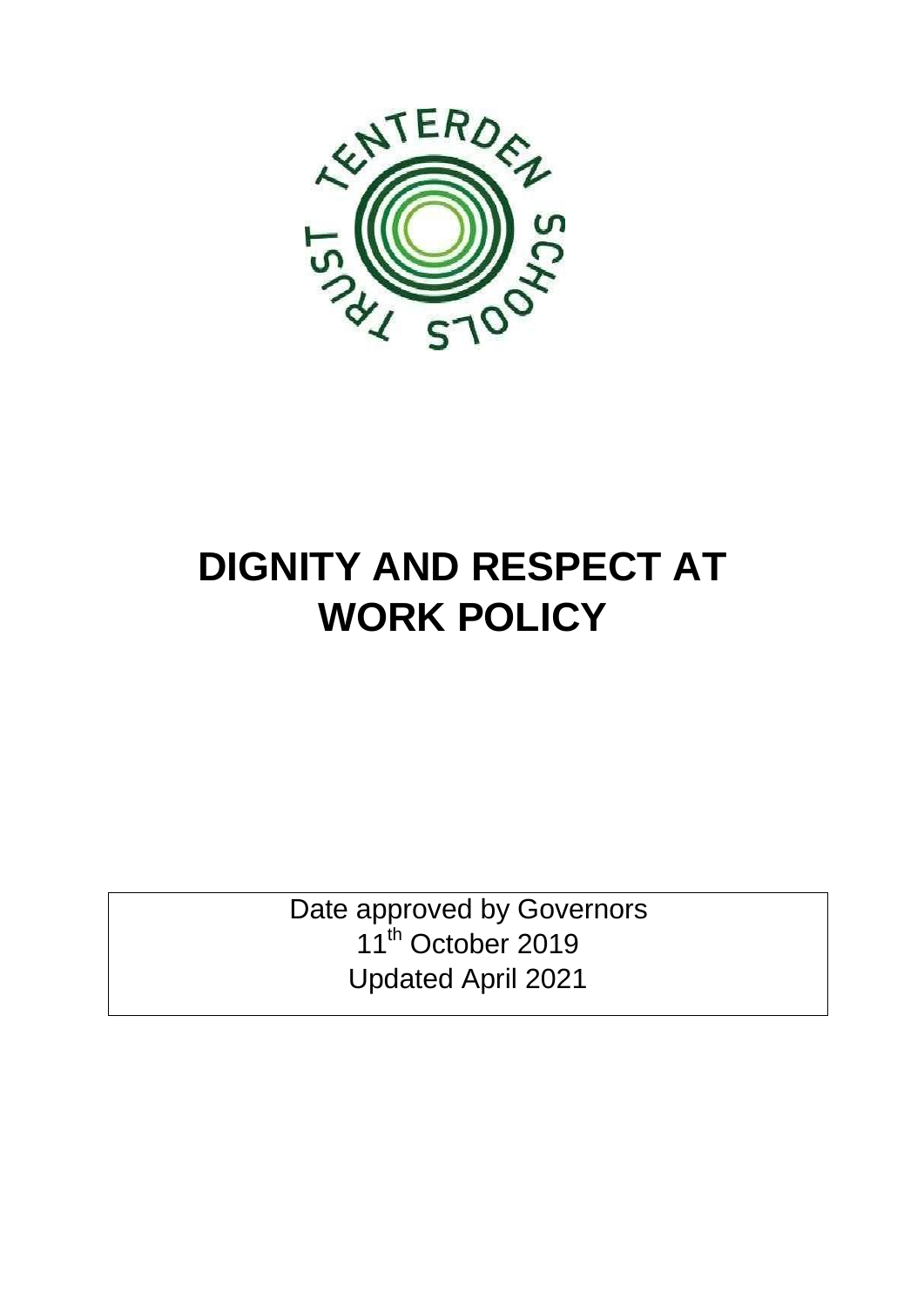# **TENTERDEN SCHOOLS TRUST**

Policy to Promote Dignity and Respect at Work

This policy will be reviewed every 3 years

# **DATE OF POLICY: OCTOBER 2019 DATE OF REVIEW: OCTOBER 2022**

**Member of staff responsible for Policy:** 

**Chief Executive Officer** 

**Signed Chief Executive Officer<br>
Signed Chair of the Trust Boat** 

Signed **Signed** Chair of the Trust Board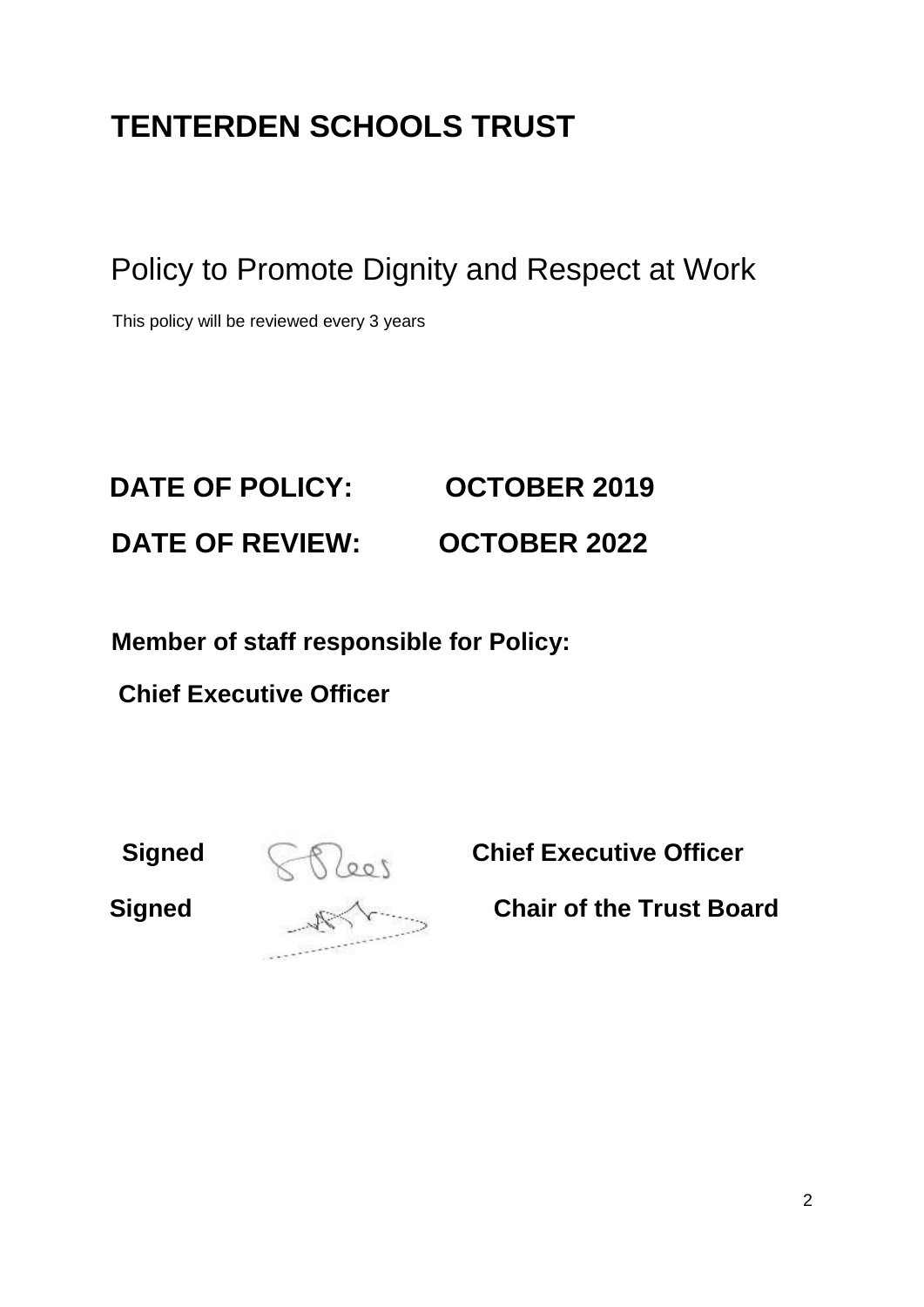## **COMMUNICATION WITH PARENTS**

#### **MISSION STATEMENT**

Tenterden Schools Trust engenders and promotes an ethos of mutual respect. There is an expectation that this core value will be upheld by all. Our objective is to promote harmony and dignity throughout the school and we expect any communication or interaction between staff, children, parents/carers, visitors or the local community to be conducted with mutual respect in an open and honest manner.

Despite efforts to provide positive, supportive, clear and consistent communication, at times difficulties may arise. Aggressive behaviour from parents/carers or members of the community is unacceptable and can have an intimidating and stressful effect on staff. This may include physical or verbal acts of violence, discrimination or harassment. Such unacceptable behaviour will not be tolerated at Tenterden Schools Trust.

The Trust also expects its staff to behave professionally and attempt to diffuse, if possible, difficult situations, seeking support from colleagues where necessary.

#### **RESPONSIBILITY**

Schools within the Trust provide support to a child with regards to their learning and welfare. Parents/carers are expected to take responsibility for a child's attitude whilst they are at school and work with staff to ensure that learners reach their full potential.

#### **WORKING IN PARTNERSHIP**

The majority of communications with parents, carers and members of the community are positive especially when all parties take their duty seriously and are willing to work together to resolve conflict and promote the wellbeing of all concerned.

Tenterden Schools Trust is fully committed to ensuring that all members of the school's staff are treated with dignity, courtesy and respect and are entitled to work and study in an environment that is free from unfair treatment, harassment, discrimination or intimidation (see Appendix 'A' for code of conduct and Appendix 'B' for definitions).

There are occasionally times when difficulties may arise. The types of behaviour below will not be tolerated and may result in Headteacher, Governor, CEO, Local Authority or Police intervention.

- Physical contact: pushing, hitting, kicking etc.
- Abusive language/swearing or threatening behaviour.
- Bullying or Intimidation of any kind including via social media or messaging
- Aggressive or impolite hand gestures.
- Making/writing abusive comments.
- Discrimination racist, homophobic, ageist or sexist remarks.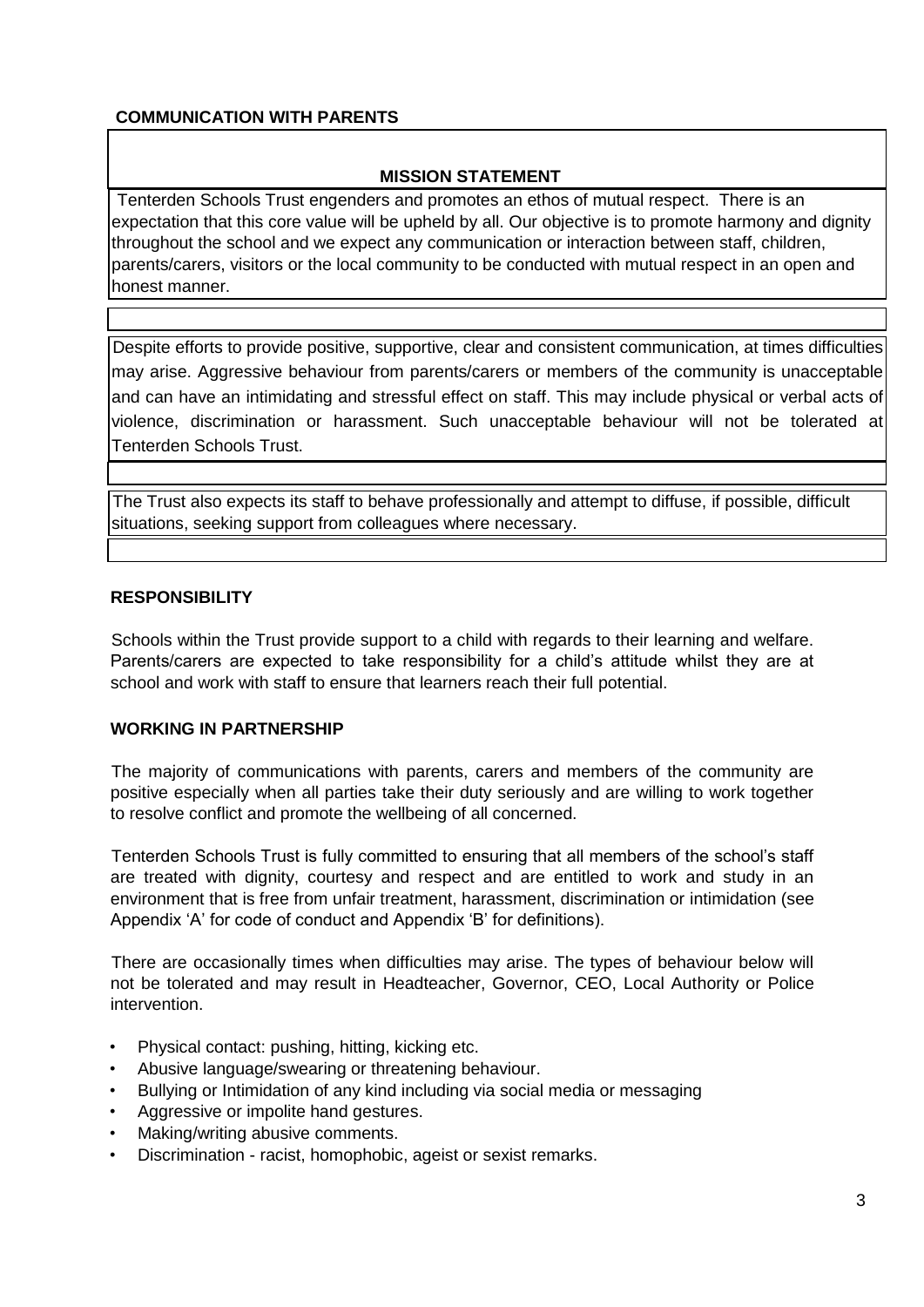Slanderous or libellous comments.

In all of these types of behaviour, further communication will need to take place outlining the need for mutual respect (see Appendix 'C'). Where necessary, and particularly in cases of threats, physical violence or discriminatory comments, the support of the police should be sought. Guidance for staff is included in Appendix 'D'.

## **SUPPORTING HEALTH AND SAFETY AT WORK**

### **Preventing Violence at Work**

The Health and Safety Executive leaflet, "*Violence at Work: a guide for employees*" defines violence against staff as:

# *"Any incident in which an employee is abused, threatened or assaulted in circumstances relating to their work"*

- It is the duty of the Governors of the school to ensure that full support is given to members of staff who are threatened or assaulted during the course of their duties.
- Staff should identify situations of possible risk and take the appropriate preventative action. This may include holding a meeting in a public area, inviting additional personnel to the meeting, or making a telephone call rather than a face to face meeting.
- The procedures for ensuring safe practices at work, including Lone Working, are set out in the Health and Safety Policy.

## **Reporting to Kent County Council**

Schools are required to report racial and bullying incidents to the Local Authority. Please see attached link to Kelsi: [https://www.kelsi.org.uk/school-management/data-and-reporting/managementinformation/racial-and](https://www.kelsi.org.uk/school-management/data-and-reporting/management-information/racial-and-bullying-reporting)[bullying-reporting](https://www.kelsi.org.uk/school-management/data-and-reporting/management-information/racial-and-bullying-reporting)

If incidents of discriminatory, violent or offensive behaviour to KCC result in exclusion/s this must also be reported to KCC

[https://www.kelsi.org.uk/pru-inclusion-and-attendance-service-pias/exclusion](https://www.kelsi.org.uk/pru-inclusion-and-attendance-service-pias/exclusion-and-reintegration/guidance-on-exclusion)[andreintegration/guidance-on-exclusion](https://www.kelsi.org.uk/pru-inclusion-and-attendance-service-pias/exclusion-and-reintegration/guidance-on-exclusion)

#### **Associated procedures and documents:**

- · Health and Safety Policy
- · Equal Opportunities Policy
- · Ethos for Learning Policy
- · Staff Disciplinary Policy
- · KCC document "Preventing Violence at Work"
- · Health and Safety at Work regulations 1999

#### **Review**

This policy will be reviewed every three years.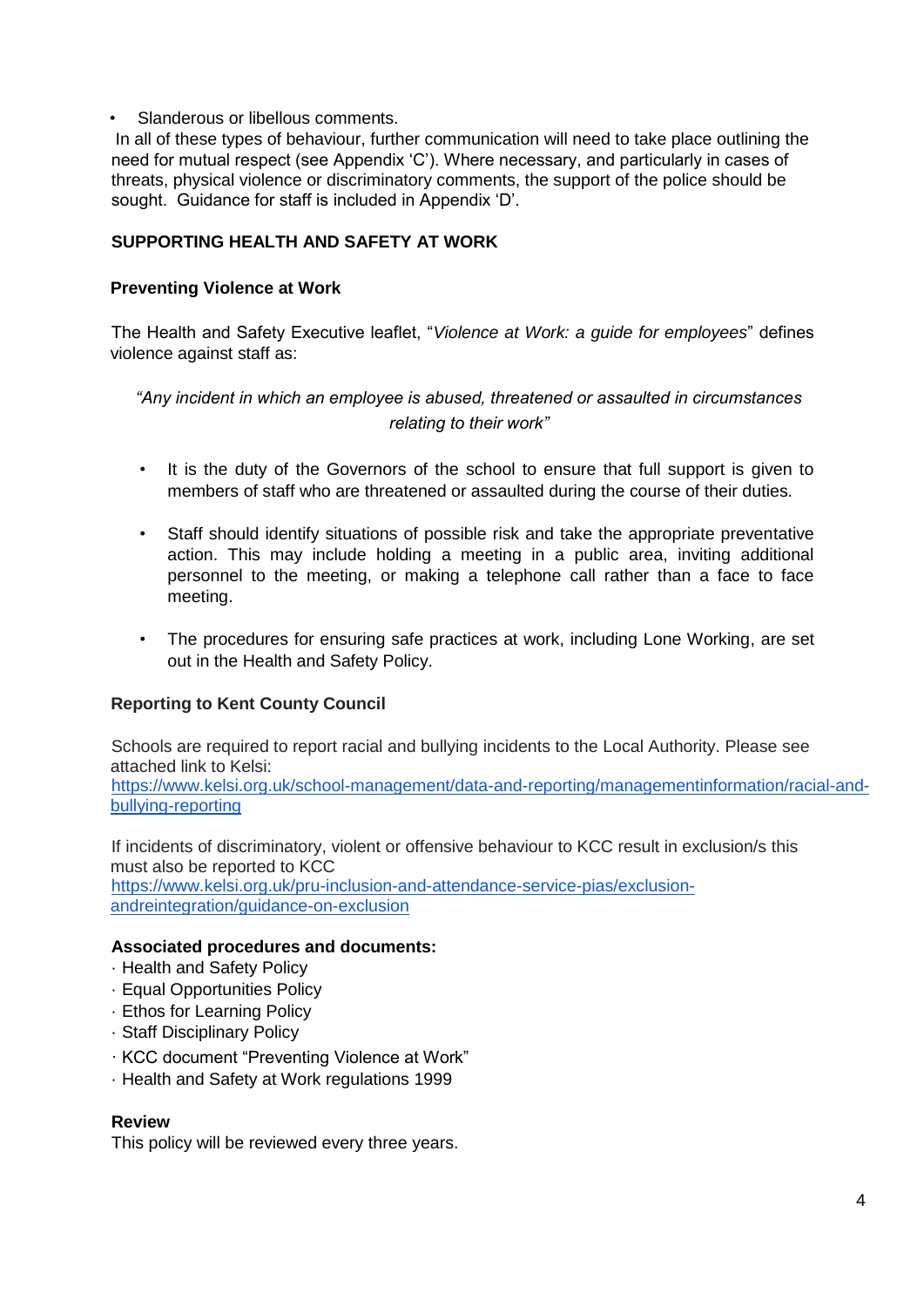# **CODE OF CONDUCT**

## **WORKING IN PARTNERSHIP Objectives:**

- To promote harmony and dignity throughout the school.
- To take positive action to promote staff wellbeing.
- To ensure staff are treated in a way that enables them to perform their duties to the best of their ability.
- To enjoy polite and courteous communication within the school and wider community, showing respect towards one another. Any behaviour that undermines this will be pursued using the school's complaints policy.
- To prevent and take action against all forms of bullying, discrimination, harassment, threatening behaviour or assault.
- To understand that repeated unacceptable behaviour by parents/carers which has the potential to affect wellbeing, may be referred to the Headteacher and/or result in a ban from the school site or police involvement.

## **This will be achieved by:**

- Taking all allegations of bullying, discrimination, harassment, threatening behaviour or assault seriously and the governing body undertaking a full investigation.
- Taking individual responsibility for challenging, preventing and stopping inappropriate behaviour, seeking appropriate advice and support where necessary and intervening directly only when it is safe to do so.
- Taking action and reporting incidents of inappropriate behaviour.
- Raising awareness of the types of behaviour which will not be tolerated.
- Working with parents/carers to ensure they play their part in upholding and supporting the school's values
- Taking action to terminate meetings/discussions where any of the above commences and arranging a future appointment when parties have calmed down.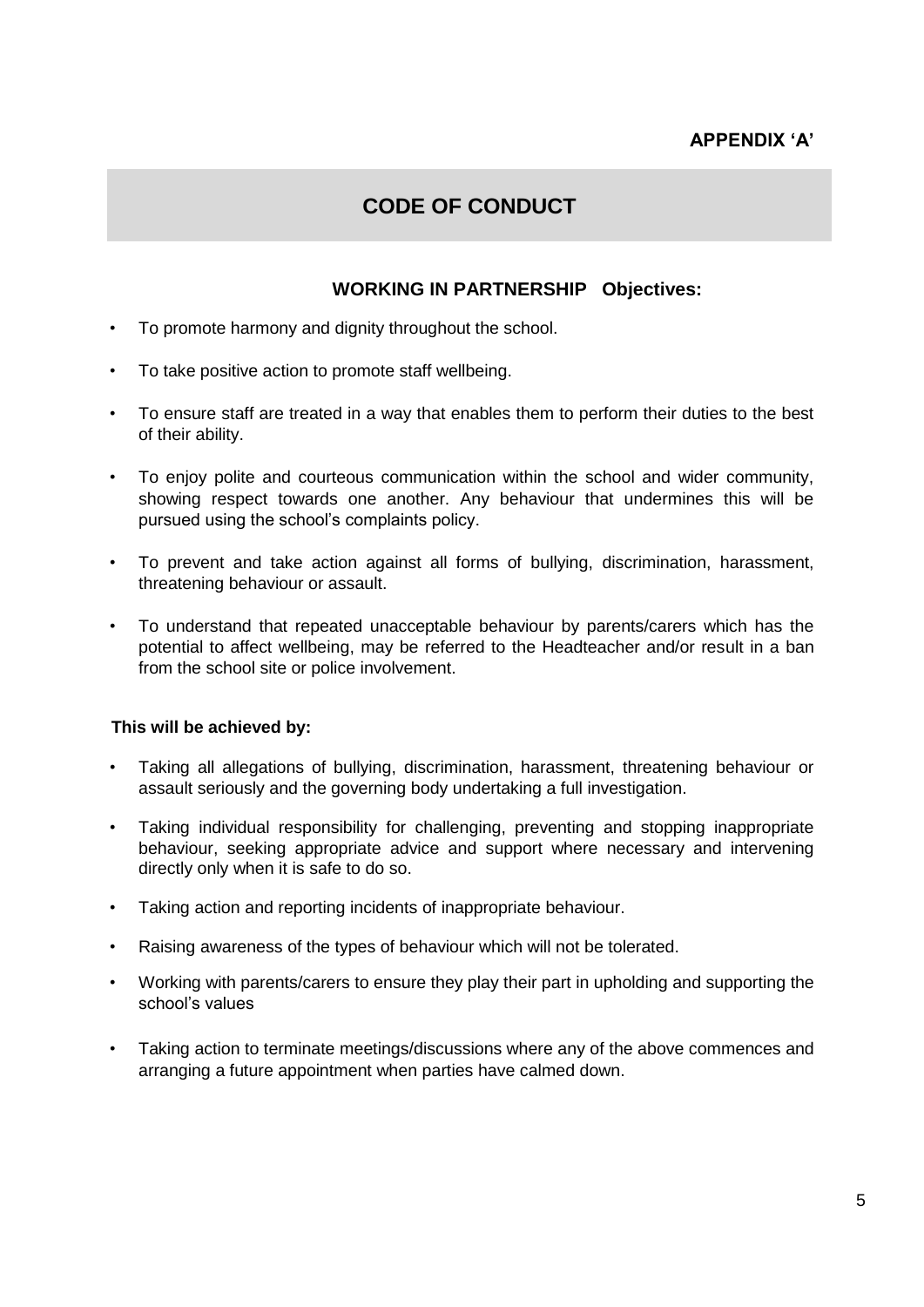# **DEFINITIONS OF UNACCEPTABLE BEHAVIOUR**

**Regular Bullying** may include intimidation, threats or humiliation, deliberately isolating or excluding people, unwarranted criticism, the abuse of power, displaying offensive material, aggressive behaviour (including offensive touching or standing too close), threats, verbal abuse and undermining staffs' professionalism including via social media.

**Discrimination** may include remarks or acts that reinforce stereotypes or prejudice, different or unfavourable treatment because of gender, ethnic background, religion, sexual preferences, age or disability.

**Harassment** may include unwanted conduct that is offensive or objectionable to the recipient, inappropriate humour or use of language (such as offensive or obscene remarks, ridicule or humiliation).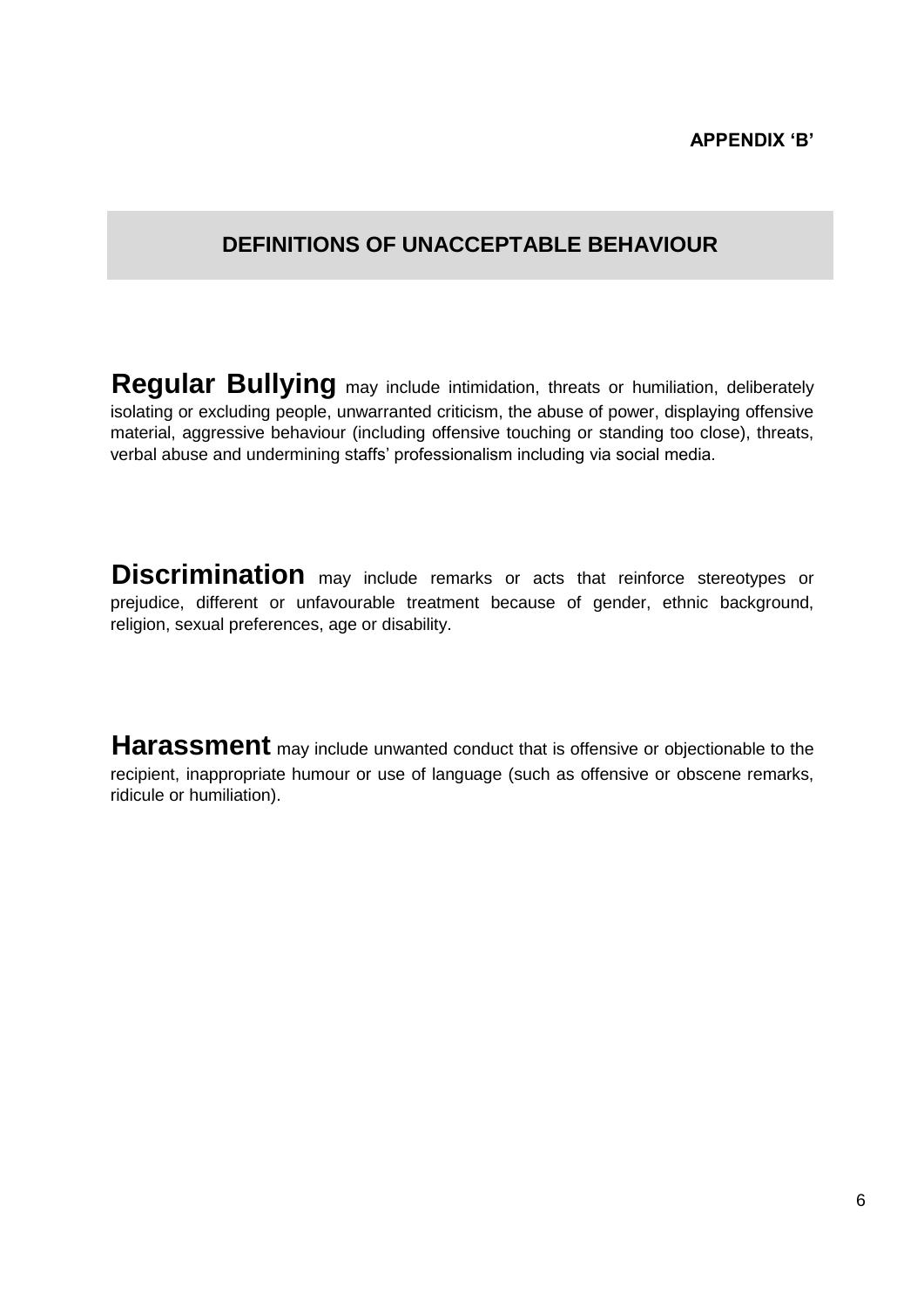# **LETTER TO PARENT/CARER FOLLOWING AN UNACCEPTABLE OR ABUSIVE COMMUNICATION**

## **This letter should be adapted to suit individual circumstances and be sent by Line Managers.**

Dear

This letter is to inform you that the school considers your actions on …………….. when you……….. to be unreasonable/unacceptable (delete as appropriate)

I would ask you to understand that such behaviour can be distressing to staff who are trying to support you and your child.

I am aware that you have raised some concerns and would advise you that the School is addressing these by …………..

Please note that the School's Policy sets out standards of behaviour expected of all people in their dealings with the School. These include:-

- Behaving in an appropriate manner showing due courtesy and respect.
- Avoiding harassing and threatening behaviour.
- Avoiding physical and verbal aggression at all times.

Whilst it is recognised that you were frustrated at being informed that

…………………………………., your behaviour was unreasonable/unacceptable and I therefore ask that for the foreseeable future, any communications are directed through……… (add name or means of communication).

I would ask that you allow the School time to resolve the issues according to the correct procedures and would assure you that we shall take every possible step to move this process forward as quickly as possible.

I am confident that you will respect our need to maintain a calm and welcoming environment at all times.

Yours sincerely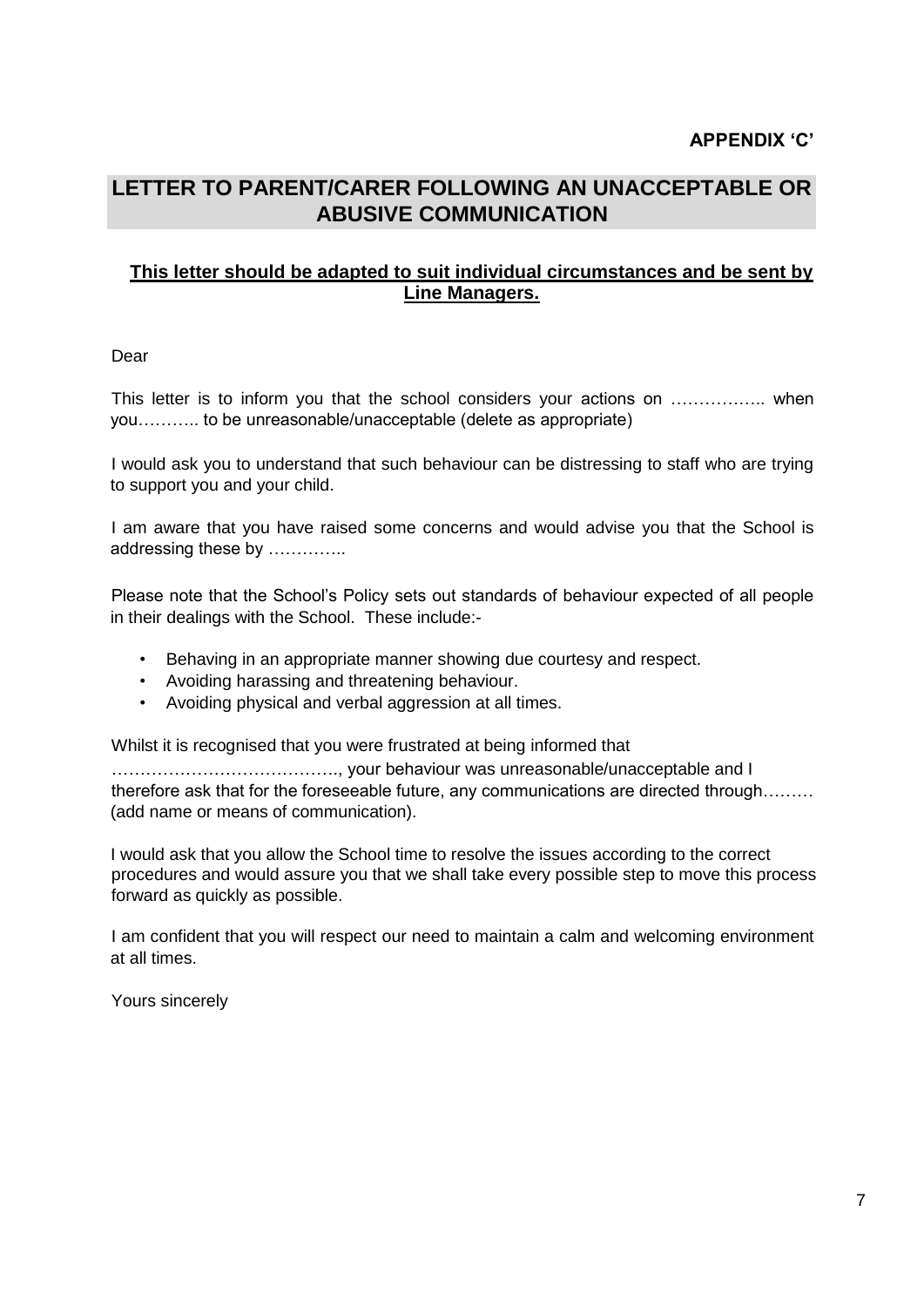# **GUIDANCE TO STAFF**

The following strategies should be adopted by staff to encourage positive interactions with parents/carers or members of the community:-

### **Diffusing a situation**

- Give the situation/conversation your full attention and speak in a quiet, slow and friendly manner, summarising what is being said.
- Be clear about the reason for communication and provide specific examples to illustrate the points you make.
- Focus on a child's strengths before areas of concern. This is helpful in engaging support and promoting positive partnerships.
- Provide reassurance if appropriate, and emphasise that your goal is to help every student to succeed.
- Keep calm and avoid interrupting reassure that you are taking the concern seriously. Clearly outline what action **will** be taken.

### **Aggressive and abusive communications**

If a communication becomes abusive or a member of staff finds themselves in a situation where they feel bullied intimidated or threatened they should:

- Telephone call: Politely inform the perpetrator that the conversation will not be continued and will have to be terminated if they continue to behave in this manner;
- If this does not resolve the situation, then provide a polite warning that the conversation will be terminated and then end the call.
- Face to face: Give a polite warning that the perpetrator will be asked to leave and if the behaviour continues; call for assistance to escort the person from the site.
- Dojo: This means of communication should not be used to communicate complaints, if it is, parents/carers should be directed to the school office to arrange a meeting.
- E-mail: politely conclude the email exchange, seeking advice from line manager as appropriate. Primary phase will say that they need to contact their Line Manager for advice.
- Seek advice and support from another member of staff and/or your Line Manager.

Dependent on circumstances, it may be necessary for a member of staff to:-

- Call again or arrange/reschedule a meeting when the perpetrator feels able to meet or talk in a reasonable manner, ensure that another member of staff is present.
- Speak with a Line Manager for support.
- Line Manager to flag to Principal/Headteacher for them to send a letter (Appendix 'C'), outlining circumstances and concerns. Secondary phase will be directed through a Line Manager and recorded on CPOMS as per guidance –

(Appendix 'E'). Primary Phase will use CPOMS to record the incident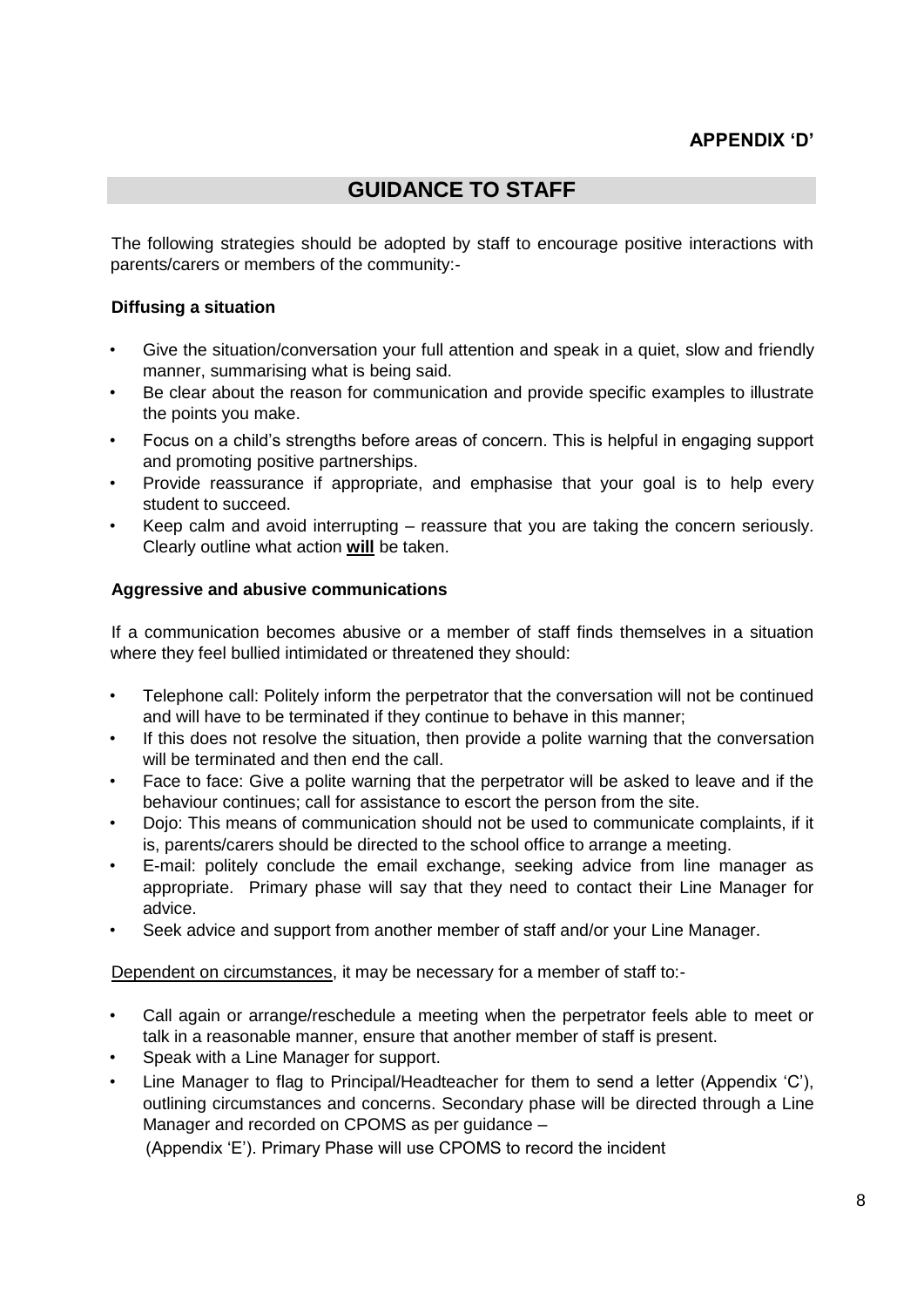• Arrange a meeting to be held with the Line Manager and perpetrator

In serious instances the incident should be reported to the Headteacher who may decide to involve the governing body, report an incident to the police, ban a person from the school site or insist that any communication into school comes through a set point. If the incident involves injury, police will be called immediately and legal advice sought following the incident. The matter must be reported via the accident/incident report form, with referral to the Health and Safety Executive if appropriate.

A record on CPOMS must be held of all incidents.

If a parent/carer feels that they have not been treated with dignity and respect or if they feel that they are a victim of discrimination, harassment or threatening behaviour, they should contact the school office/reception who will raise their complaint with the Headteacher.